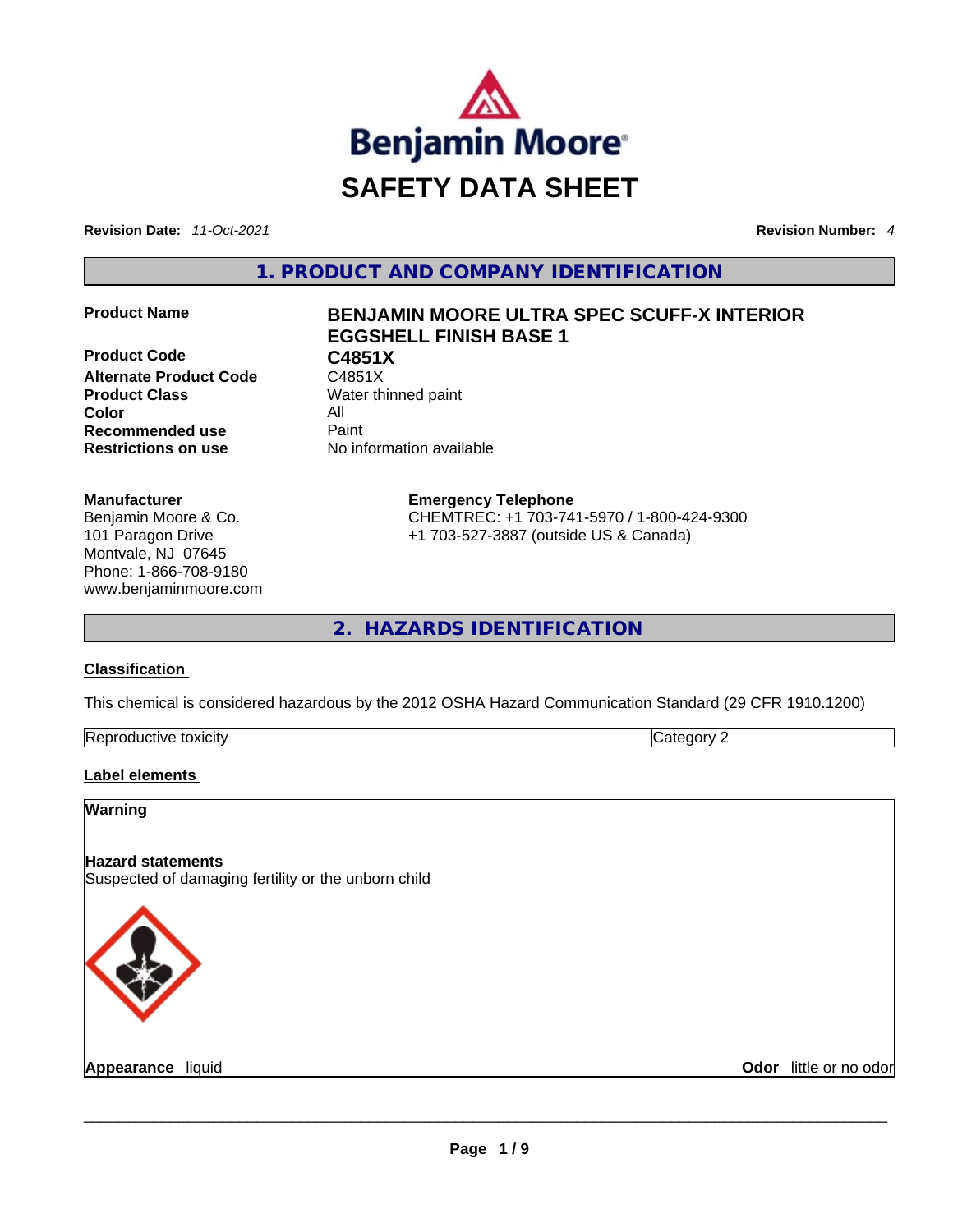#### **Precautionary Statements - Prevention**

Obtain special instructions before use Do not handle until all safety precautions have been read and understood Use personal protective equipment as required

#### **Precautionary Statements - Response**

IF exposed or concerned: Get medical advice/attention

#### **Precautionary Statements - Storage**

Store locked up

#### **Precautionary Statements - Disposal**

Dispose of contents/container to an approved waste disposal plant

#### **Hazards not otherwise classified (HNOC)**

Not applicable

## **Other information**

No information available

 **WARNING:** This product contains isothiazolinone compounds at levels of <0.1%. These substances are biocides commonly found in most paints and a variety of personal care products as a preservative. Certain individuals may be sensitive or allergic to these substances, even at low levels.

## **3. COMPOSITION INFORMATION ON COMPONENTS**

| <b>Chemical name</b>                                                         | CAS No.    | Weight-%    |
|------------------------------------------------------------------------------|------------|-------------|
| Titanium dioxide                                                             | 13463-67-7 | $20 - 25$   |
| Propanoic acid, 2-methyl-, monoester with<br>2,2,4-trimethyl-1,3-pentanediol | 25265-77-4 | $1 - 5$     |
| Silica amorphous                                                             | 7631-86-9  | - 5         |
| Sodium C14-C16 olefin sulfonate                                              | 68439-57-6 | $0.1 - 0.5$ |
| Trimethylolpropane                                                           | 77-99-6    | $0.1 - 0.5$ |

|                       | 4. FIRST AID MEASURES                                                                                    |
|-----------------------|----------------------------------------------------------------------------------------------------------|
| <b>General Advice</b> | No hazards which require special first aid measures.                                                     |
| <b>Eye Contact</b>    | Rinse thoroughly with plenty of water for at least 15 minutes and consult a<br>physician.                |
| <b>Skin Contact</b>   | Wash off immediately with soap and plenty of water while removing all<br>contaminated clothes and shoes. |
| <b>Inhalation</b>     | Move to fresh air. If symptoms persist, call a physician.                                                |
| Ingestion             | Clean mouth with water and afterwards drink plenty of water. Consult a physician<br>if necessary.        |
|                       |                                                                                                          |
|                       |                                                                                                          |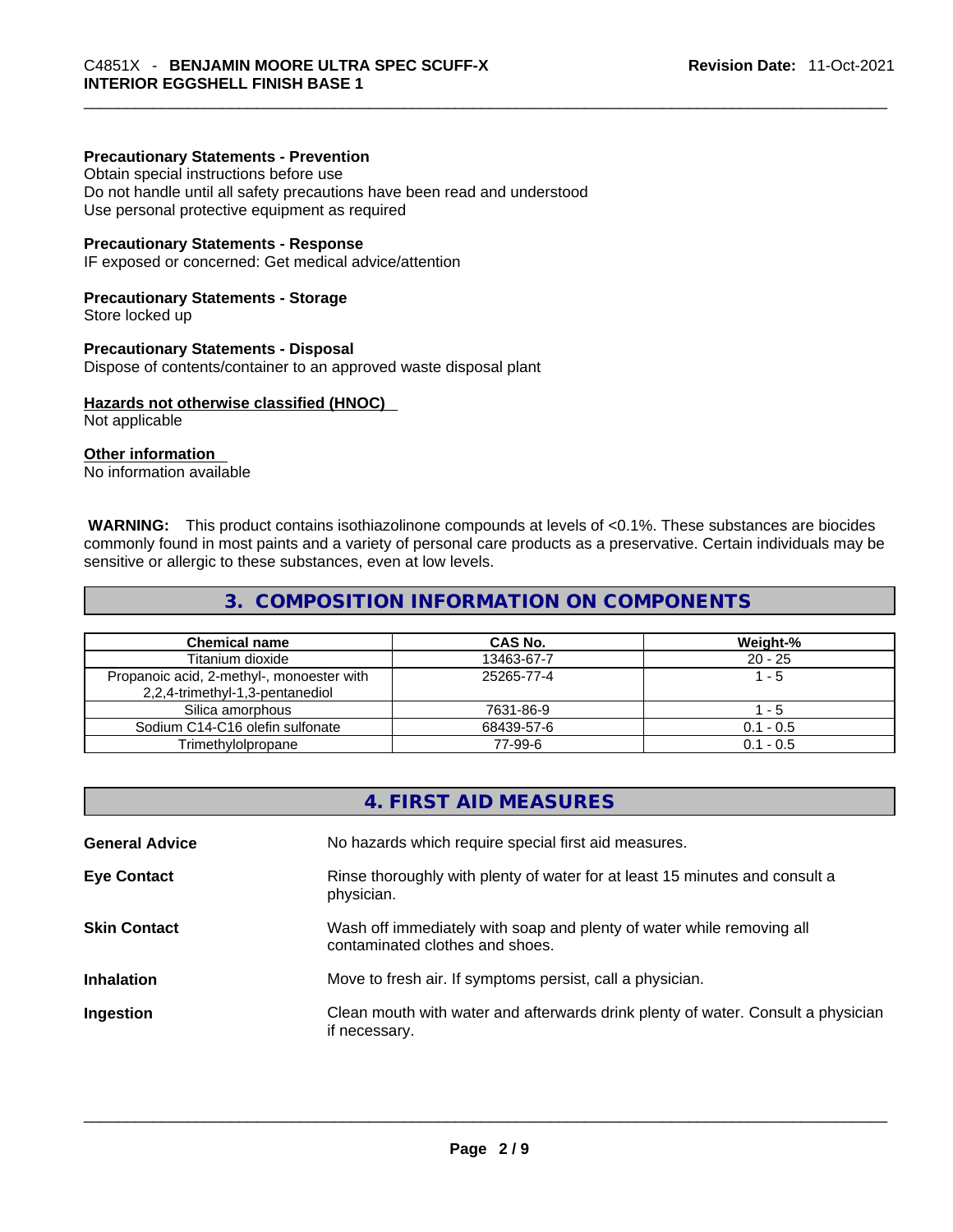| <b>Most Important</b>                                   | <b>Symptoms/Effects</b>                                         | None known.                                                                                                                                  |                                                    |  |                                                          |
|---------------------------------------------------------|-----------------------------------------------------------------|----------------------------------------------------------------------------------------------------------------------------------------------|----------------------------------------------------|--|----------------------------------------------------------|
|                                                         | <b>Notes To Physician</b>                                       | Treat symptomatically.                                                                                                                       |                                                    |  |                                                          |
|                                                         |                                                                 | 5. FIRE-FIGHTING MEASURES                                                                                                                    |                                                    |  |                                                          |
|                                                         | <b>Suitable Extinguishing Media</b>                             |                                                                                                                                              | circumstances and the surrounding environment.     |  | Use extinguishing measures that are appropriate to local |
| Protective equipment and precautions for firefighters   |                                                                 | As in any fire, wear self-contained breathing apparatus<br>pressure-demand, MSHA/NIOSH (approved or equivalent)<br>and full protective gear. |                                                    |  |                                                          |
| <b>Specific Hazards Arising From The Chemical</b>       |                                                                 | Closed containers may rupture if exposed to fire or<br>extreme heat.                                                                         |                                                    |  |                                                          |
| <b>Sensitivity to mechanical impact</b>                 |                                                                 | No                                                                                                                                           |                                                    |  |                                                          |
|                                                         | Sensitivity to static discharge                                 |                                                                                                                                              | <b>No</b>                                          |  |                                                          |
| <b>Method</b>                                           | <b>Flash Point Data</b><br>Flash point (°F)<br>Flash Point (°C) |                                                                                                                                              | Not applicable<br>Not applicable<br>Not applicable |  |                                                          |
|                                                         | <b>Flammability Limits In Air</b>                               |                                                                                                                                              |                                                    |  |                                                          |
|                                                         | Lower flammability limit:<br><b>Upper flammability limit:</b>   |                                                                                                                                              | Not applicable<br>Not applicable                   |  |                                                          |
| <b>NFPA</b>                                             | Health: 2                                                       | Flammability: 0                                                                                                                              | Instability: 0                                     |  | <b>Special: Not Applicable</b>                           |
| <b>NFPA Legend</b><br>0 - Not Hazardous<br>1 - Slightly |                                                                 |                                                                                                                                              |                                                    |  |                                                          |

- 
- 2 Moderate
- 3 High
- 4 Severe

*The ratings assigned are only suggested ratings, the contractor/employer has ultimate responsibilities for NFPA ratings where this system is used.* 

*Additional information regarding the NFPA rating system is available from the National Fire Protection Agency (NFPA) at www.nfpa.org.* 

## **6. ACCIDENTAL RELEASE MEASURES**

| <b>Personal Precautions</b>      | Avoid contact with skin, eyes and clothing. Ensure adequate ventilation.                             |
|----------------------------------|------------------------------------------------------------------------------------------------------|
| <b>Other Information</b>         | Prevent further leakage or spillage if safe to do so.                                                |
| <b>Environmental precautions</b> | See Section 12 for additional Ecological Information.                                                |
| <b>Methods for Cleaning Up</b>   | Soak up with inert absorbent material. Sweep up and shovel into suitable<br>containers for disposal. |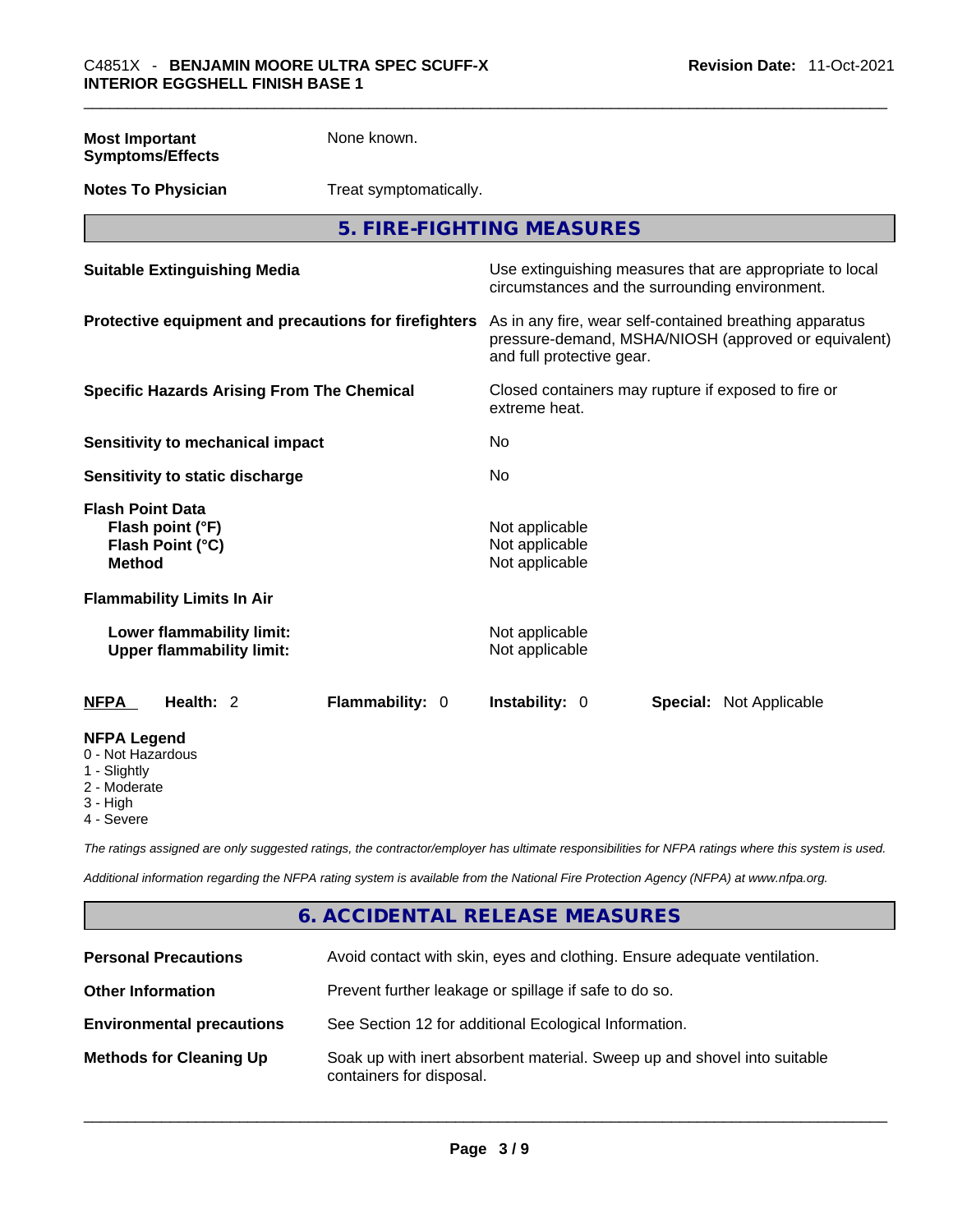# **7. HANDLING AND STORAGE**

| <b>Handling</b>               | Avoid contact with skin, eyes and clothing. Avoid breathing vapors, spray mists or<br>sanding dust. In case of insufficient ventilation, wear suitable respiratory<br>equipment. |  |
|-------------------------------|----------------------------------------------------------------------------------------------------------------------------------------------------------------------------------|--|
| <b>Storage</b>                | Keep container tightly closed. Keep out of the reach of children.                                                                                                                |  |
| <b>Incompatible Materials</b> | No information available                                                                                                                                                         |  |

## **8. EXPOSURE CONTROLS/PERSONAL PROTECTION**

#### **Exposure Limits**

| <b>Chemical name</b> | <b>ACGIH TLV</b>         | <b>OSHA PEL</b>       |
|----------------------|--------------------------|-----------------------|
| Titanium dioxide     | TWA: $10 \text{ ma/m}^3$ | TWA<br>15 ma/m $^3$ · |
| Silica amorphous     | N/E                      | TWA<br>$20$ mppcf -   |

#### **Legend**

ACGIH - American Conference of Governmental Industrial Hygienists Exposure Limits OSHA - Occupational Safety & Health Administration Exposure Limits N/E - Not Established

| <b>Engineering Measures</b>          | Ensure adequate ventilation, especially in confined areas.                                                                          |
|--------------------------------------|-------------------------------------------------------------------------------------------------------------------------------------|
| <b>Personal Protective Equipment</b> |                                                                                                                                     |
| <b>Eye/Face Protection</b>           | Safety glasses with side-shields.                                                                                                   |
| <b>Skin Protection</b>               | Protective gloves and impervious clothing.                                                                                          |
| <b>Respiratory Protection</b>        | In case of insufficient ventilation wear suitable respiratory equipment.                                                            |
| <b>Hygiene Measures</b>              | Avoid contact with skin, eyes and clothing. Remove and wash contaminated<br>clothing before re-use. Wash thoroughly after handling. |

# **9. PHYSICAL AND CHEMICAL PROPERTIES**

| Appearance              | liquid                   |  |
|-------------------------|--------------------------|--|
| Odor                    | little or no odor        |  |
| <b>Odor Threshold</b>   | No information available |  |
| Density (Ibs/gal)       | $10.65 - 10.75$          |  |
| <b>Specific Gravity</b> | $1.27 - 1.29$            |  |
| рH                      | No information available |  |
| <b>Viscosity (cps)</b>  | No information available |  |
| Solubility(ies)         | No information available |  |
| <b>Water solubility</b> | No information available |  |
| <b>Evaporation Rate</b> | No information available |  |
| Vapor pressure          | No information available |  |
| Vapor density           | No information available |  |
| Wt. % Solids            | $50 - 60$                |  |
| Vol. % Solids           | $35 - 45$                |  |
| Wt. % Volatiles         | $40 - 50$                |  |
|                         |                          |  |
|                         |                          |  |
|                         |                          |  |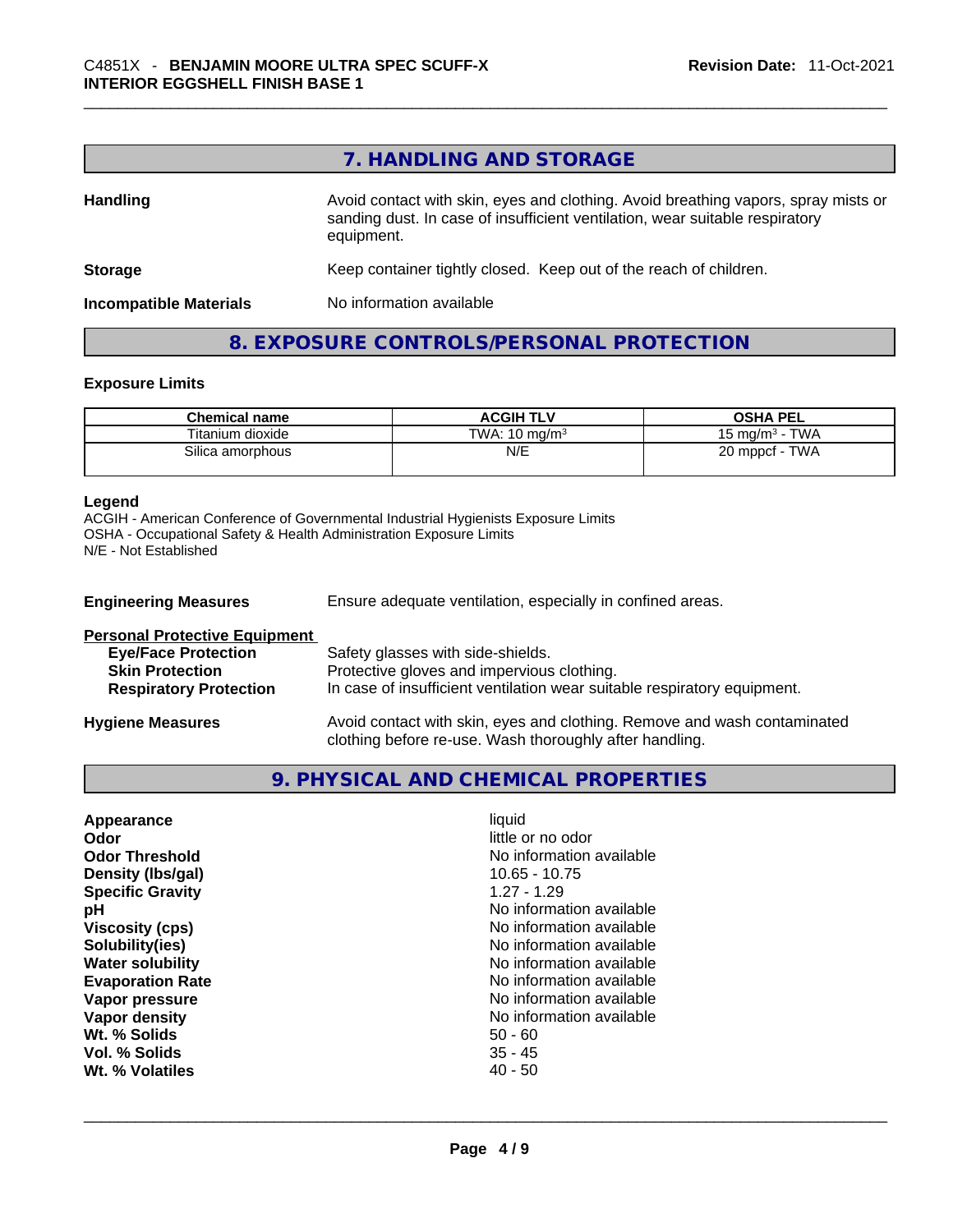| Vol. % Volatiles                     | $55 - 65$                |
|--------------------------------------|--------------------------|
| <b>VOC Regulatory Limit (g/L)</b>    | < 50                     |
| <b>Boiling Point (°F)</b>            | 212                      |
| <b>Boiling Point (°C)</b>            | 100                      |
| Freezing point (°F)                  | 32                       |
| <b>Freezing Point (°C)</b>           | 0                        |
| Flash point (°F)                     | Not applicable           |
| Flash Point (°C)                     | Not applicable           |
| <b>Method</b>                        | Not applicable           |
| Flammability (solid, gas)            | Not applicable           |
| <b>Upper flammability limit:</b>     | Not applicable           |
| Lower flammability limit:            | Not applicable           |
| <b>Autoignition Temperature (°F)</b> | No information available |
| <b>Autoignition Temperature (°C)</b> | No information available |
| Decomposition Temperature (°F)       | No information available |
| Decomposition Temperature (°C)       | No information available |
| <b>Partition coefficient</b>         | No information available |
|                                      |                          |

# **10. STABILITY AND REACTIVITY**

| <b>Reactivity</b>                         | Not Applicable                           |
|-------------------------------------------|------------------------------------------|
| <b>Chemical Stability</b>                 | Stable under normal conditions.          |
| <b>Conditions to avoid</b>                | Prevent from freezing.                   |
| <b>Incompatible Materials</b>             | No materials to be especially mentioned. |
| <b>Hazardous Decomposition Products</b>   | None under normal use.                   |
| <b>Possibility of hazardous reactions</b> | None under normal conditions of use.     |

**11. TOXICOLOGICAL INFORMATION** 

| <b>Product Information</b>                                                                 |                                                                                                                   |  |  |  |
|--------------------------------------------------------------------------------------------|-------------------------------------------------------------------------------------------------------------------|--|--|--|
| Information on likely routes of exposure                                                   |                                                                                                                   |  |  |  |
|                                                                                            | <b>Principal Routes of Exposure</b> Eye contact, skin contact and inhalation.                                     |  |  |  |
| <b>Acute Toxicity</b>                                                                      |                                                                                                                   |  |  |  |
| <b>Product Information</b>                                                                 | No information available                                                                                          |  |  |  |
| Symptoms related to the physical, chemical and toxicological characteristics               |                                                                                                                   |  |  |  |
| <b>Symptoms</b>                                                                            | No information available                                                                                          |  |  |  |
| Delayed and immediate effects as well as chronic effects from short and long-term exposure |                                                                                                                   |  |  |  |
| Eye contact<br><b>Skin contact</b>                                                         | May cause slight irritation.<br>Substance may cause slight skin irritation. Prolonged or repeated contact may dry |  |  |  |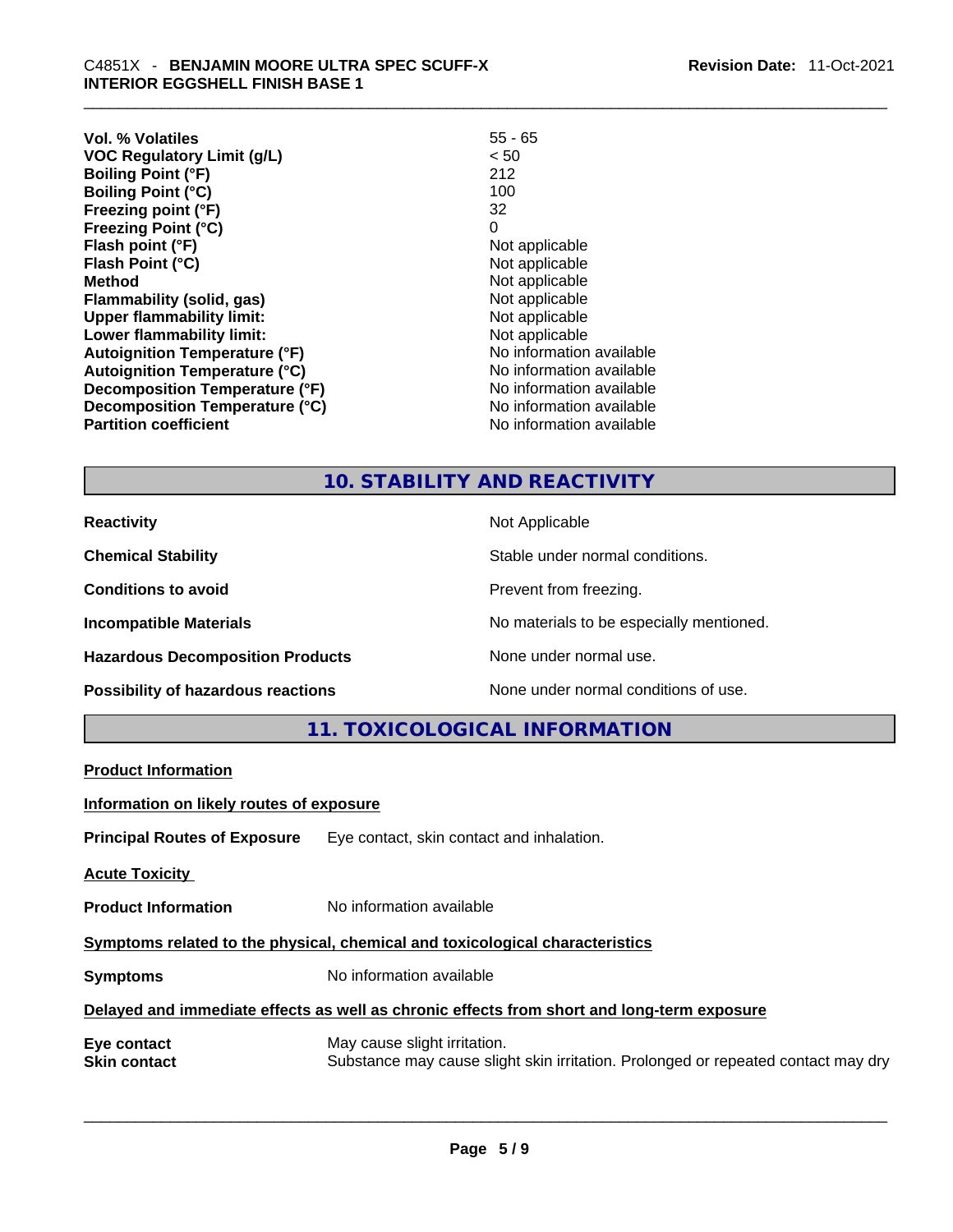|                                 | skin and cause irritation.                                                      |
|---------------------------------|---------------------------------------------------------------------------------|
| <b>Inhalation</b>               | May cause irritation of respiratory tract.                                      |
| Ingestion                       | Ingestion may cause gastrointestinal irritation, nausea, vomiting and diarrhea. |
| <b>Sensitization</b>            | No information available                                                        |
| <b>Neurological Effects</b>     | No information available.                                                       |
| <b>Mutagenic Effects</b>        | No information available.                                                       |
| <b>Reproductive Effects</b>     | Possible risk of impaired fertility. Possible risk of harm to the unborn child. |
| <b>Developmental Effects</b>    | No information available.                                                       |
| <b>Target organ effects</b>     | No information available.                                                       |
| <b>STOT - single exposure</b>   | No information available.                                                       |
| <b>STOT - repeated exposure</b> | No information available.                                                       |
| Other adverse effects           | No information available.                                                       |
| <b>Aspiration Hazard</b>        | No information available                                                        |

#### **Numerical measures of toxicity**

#### **The following values are calculated based on chapter 3.1 of the GHS document**

**ATEmix (oral)** 33038 mg/kg

#### **Component Information**

| Chemical name                                                                                 | Oral LD50                                      | Dermal LD50             | <b>Inhalation LC50</b>  |
|-----------------------------------------------------------------------------------------------|------------------------------------------------|-------------------------|-------------------------|
| Titanium dioxide<br>13463-67-7                                                                | $> 10000$ mg/kg (Rat)                          |                         |                         |
| Propanoic acid, 2-methyl-,<br>monoester with<br>2,2,4-trimethyl-1,3-pentanediol<br>25265-77-4 | $= 3200$ mg/kg (Rat)                           | $> 15200$ mg/kg (Rat)   |                         |
| Silica amorphous<br>7631-86-9                                                                 | $= 7900$ mg/kg (Rat)                           | $>$ 2000 mg/kg (Rabbit) | $> 2.2$ mg/L (Rat) 1 h  |
| Sodium C14-C16 olefin sulfonate<br>68439-57-6                                                 | $= 2220$ mg/kg (Rat)                           | $> 740$ mg/kg (Rabbit)  |                         |
| Trimethylolpropane<br>77-99-6                                                                 | $= 14100$ mg/kg (Rat)<br>$= 14000$ mg/kg (Rat) |                         | $> 0.29$ mg/L (Rat) 4 h |

## **Chronic Toxicity**

## **Carcinogenicity**

*The information below indicates whether each agency has listed any ingredient as a carcinogen:.* 

| <b>Chemical name</b> | IARC                 | <b>NTP</b> | OSHA   |
|----------------------|----------------------|------------|--------|
|                      | 2B<br>Possible Human |            | Listed |
| Titanium<br>dioxide  | <i>ت</i> arcinoɑen   |            |        |

• Although IARC has classified titanium dioxide as possibly carcinogenic to humans (2B), their summary concludes: "No significant exposure to titanium dioxide is thought to occur during the use of products in which titanium dioxide is bound to other materials, such as paint."

#### **Legend**

IARC - International Agency for Research on Cancer NTP - National Toxicity Program OSHA - Occupational Safety & Health Administration

# **12. ECOLOGICAL INFORMATION**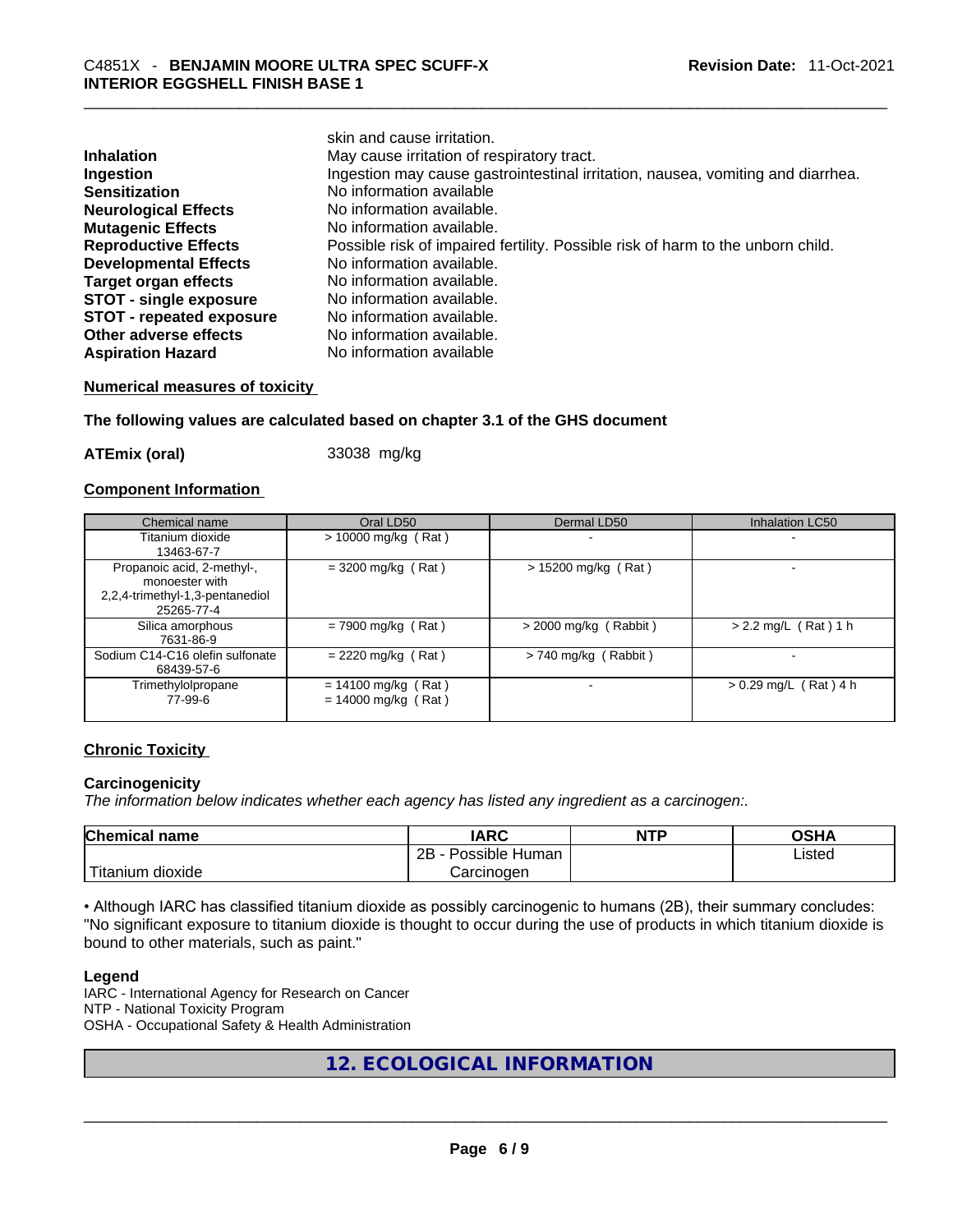## **Ecotoxicity Effects**

The environmental impact of this product has not been fully investigated.

## **Product Information**

## **Acute Toxicity to Fish**

No information available

## **Acute Toxicity to Aquatic Invertebrates**

No information available

## **Acute Toxicity to Aquatic Plants**

No information available

## **Persistence / Degradability**

No information available.

## **Bioaccumulation**

There is no data for this product.

## **Mobility in Environmental Media**

No information available.

#### **Ozone**

No information available

## **Component Information**

## **Acute Toxicity to Fish**

Titanium dioxide  $LC50:$  > 1000 mg/L (Fathead Minnow - 96 hr.)

## **Acute Toxicity to Aquatic Invertebrates**

No information available

**Acute Toxicity to Aquatic Plants** No information available

|                              | 13. DISPOSAL CONSIDERATIONS                                                                                                                                                                                               |
|------------------------------|---------------------------------------------------------------------------------------------------------------------------------------------------------------------------------------------------------------------------|
| <b>Waste Disposal Method</b> | Dispose of in accordance with federal, state, and local regulations. Local<br>requirements may vary, consult your sanitation department or state-designated<br>environmental protection agency for more disposal options. |
|                              | 14. TRANSPORT INFORMATION                                                                                                                                                                                                 |
| <b>DOT</b>                   | Not regulated                                                                                                                                                                                                             |
|                              |                                                                                                                                                                                                                           |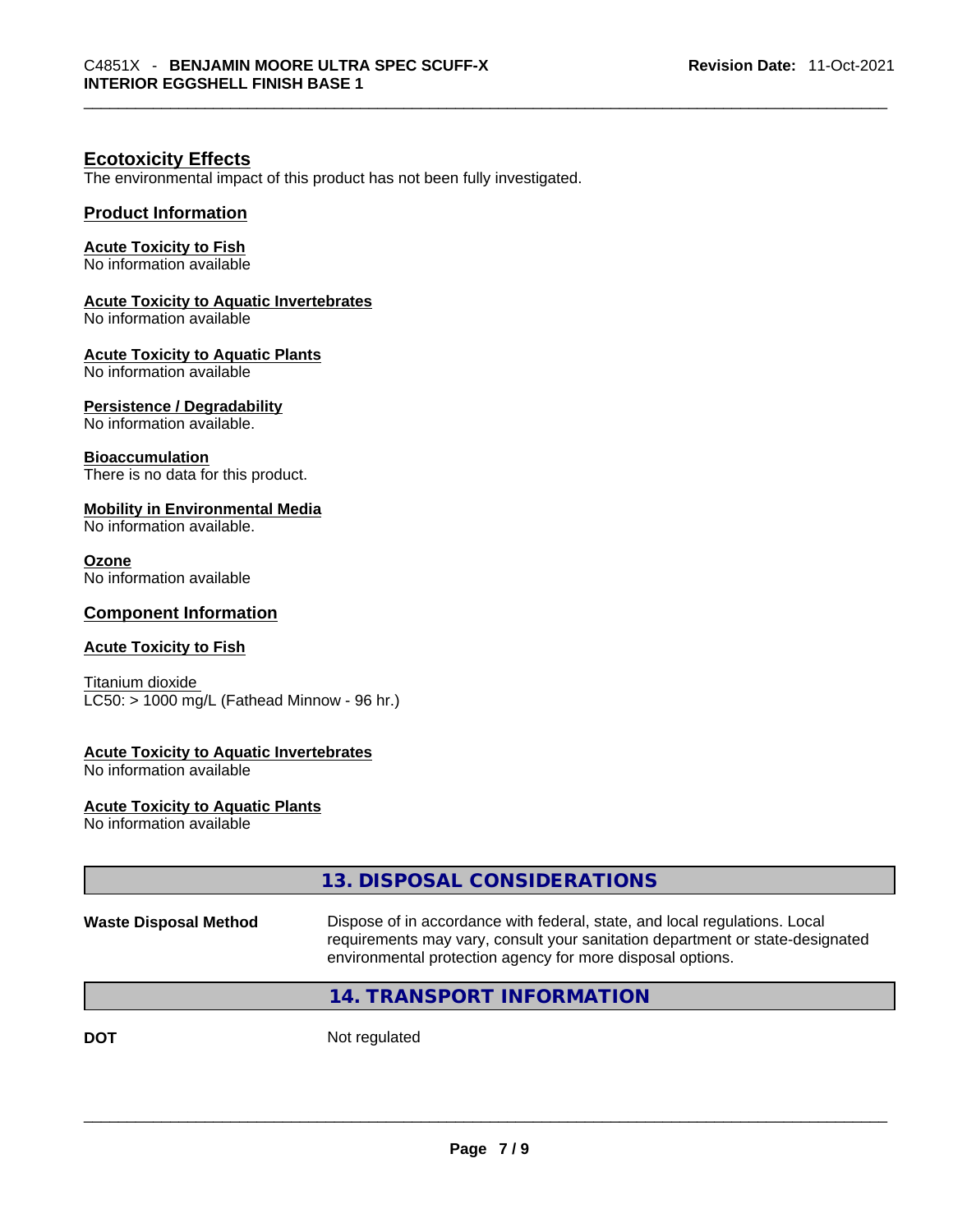| <b>ICAO/IATA</b> | Not regulated |  |
|------------------|---------------|--|
|------------------|---------------|--|

## **IMDG / IMO** Not regulated

**15. REGULATORY INFORMATION** 

## **International Inventories**

| <b>TSCA: United States</b> | Yes - All components are listed or exempt. |
|----------------------------|--------------------------------------------|
| <b>DSL: Canada</b>         | No - Not all of the components are listed. |
|                            | One or more component is listed on NDSL.   |

## **Federal Regulations**

#### **SARA 311/312 hazardous categorization**

| Acute health hazard               | No. |  |
|-----------------------------------|-----|--|
| Chronic Health Hazard             | Yes |  |
| Fire hazard                       | Nο  |  |
| Sudden release of pressure hazard | No. |  |
| Reactive Hazard                   | Nο  |  |

## **SARA 313**

Section 313 of Title III of the Superfund Amendments and Reauthorization Act of 1986 (SARA). This product contains a chemical or chemicals which are subject to the reporting requirements of the Act and Title 40 of the Code of Federal Regulations, Part 372:

*None*

**Clean Air Act,Section 112 Hazardous Air Pollutants (HAPs) (see 40 CFR 61)** This product contains the following HAPs:

*None*

## **US State Regulations**

## **California Proposition 65**

**AVIMARNING:** Cancer and Reproductive Harm– www.P65warnings.ca.gov

#### **State Right-to-Know**

| Chemical<br>l name     | <b>Massachusetts</b> | . Jersev<br><b>New</b> | Pennsylvania |
|------------------------|----------------------|------------------------|--------------|
| <br>dioxide<br>itanium |                      |                        |              |
| Silica<br>amorphous    |                      |                        |              |

#### **Legend** X - Listed